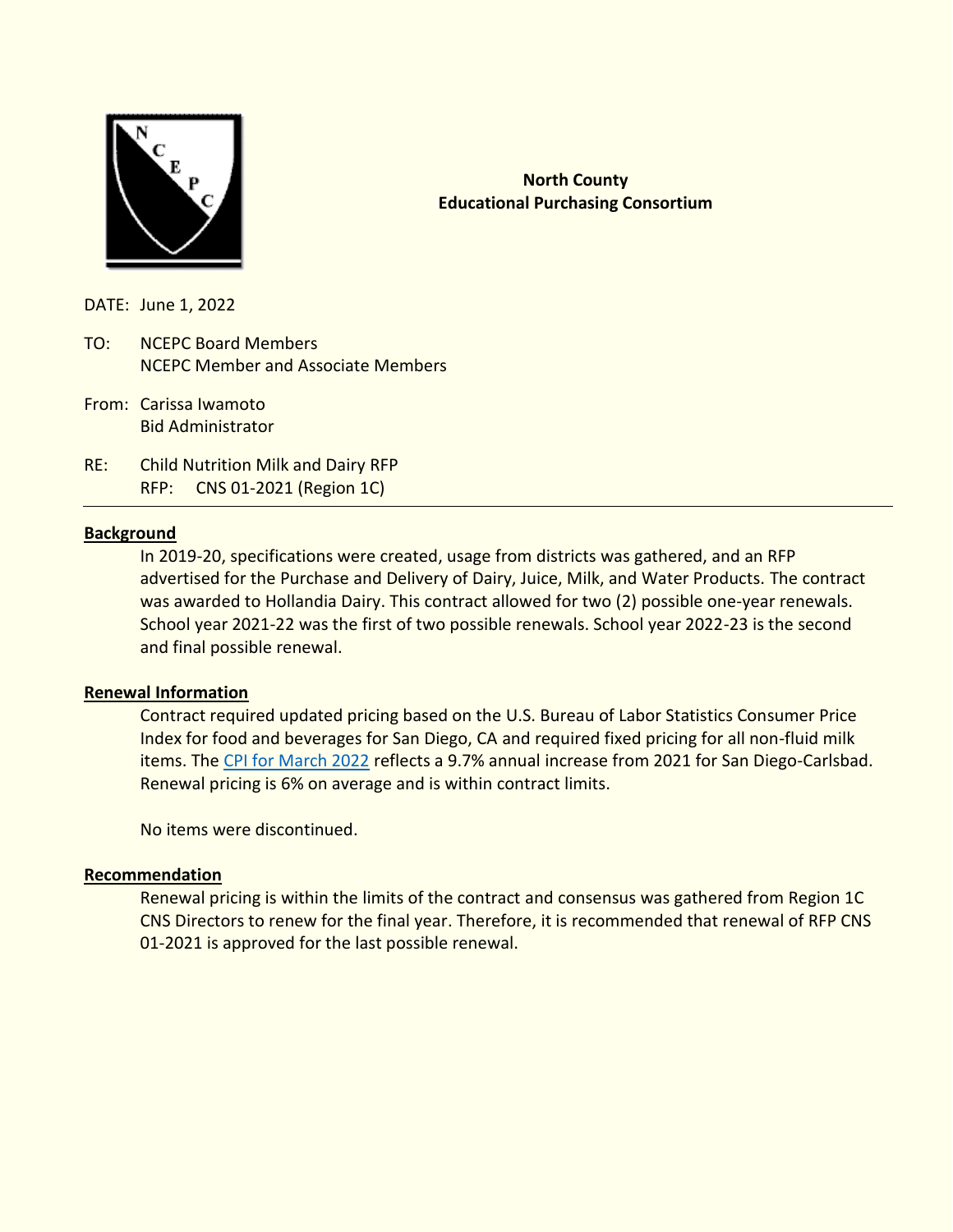

# **NORTH COUNTY EDUCATIONAL PURCHASING CONSORTIUM AWARDED VENDOR LIST**

**BID TITLE: CNS Milk, Juice, Bottled Water, and Dairy Products, Region 1C SPONSORING DISTRICT: Carlsbad Unified School District DELIVERY A.R.O.: 1 DAY**

RFP NUMBER: NCEPC CNS 01-2021 DISTRICT CONTACT: Carissa Iwamoto MIN QTY FOR FREE FREIGHT: \$100

**CONTRACT PERIOD: 7/1/2022-6/30/2023, renewal 2 of 2 possible one year renewals PH: (760) 331-5085** 

| <b>VENDOR NAME</b>     | <b>ADDRESS</b>                            | <b>PHONE/FAX NUMBERS</b>                                                                | <b>CONTACT NAME</b>                                    | <b>CASH</b><br><b>DISC</b> | <b>M/W/DVBE</b> |
|------------------------|-------------------------------------------|-----------------------------------------------------------------------------------------|--------------------------------------------------------|----------------------------|-----------------|
| <b>Hollandia Dairy</b> | 622 E. Mission Rd<br>San Marcos, CA 92069 | Phone: (760)744-3222 x118<br>Fax:<br>(760) 744-3233<br>Web: https://hollandiadairy.com/ | <b>Kathy Santos</b><br>Kathy_Santos@hollandiadairy.com | N/A                        | <b>No</b>       |
|                        |                                           | Phone: ()<br>Fax:<br>$\left( \quad \right)$                                             |                                                        |                            |                 |

**(**Masterawardven**) BOARD APPROVAL DATE: 6/1/2022 REVISION NO:** 

**REVISION DATE:**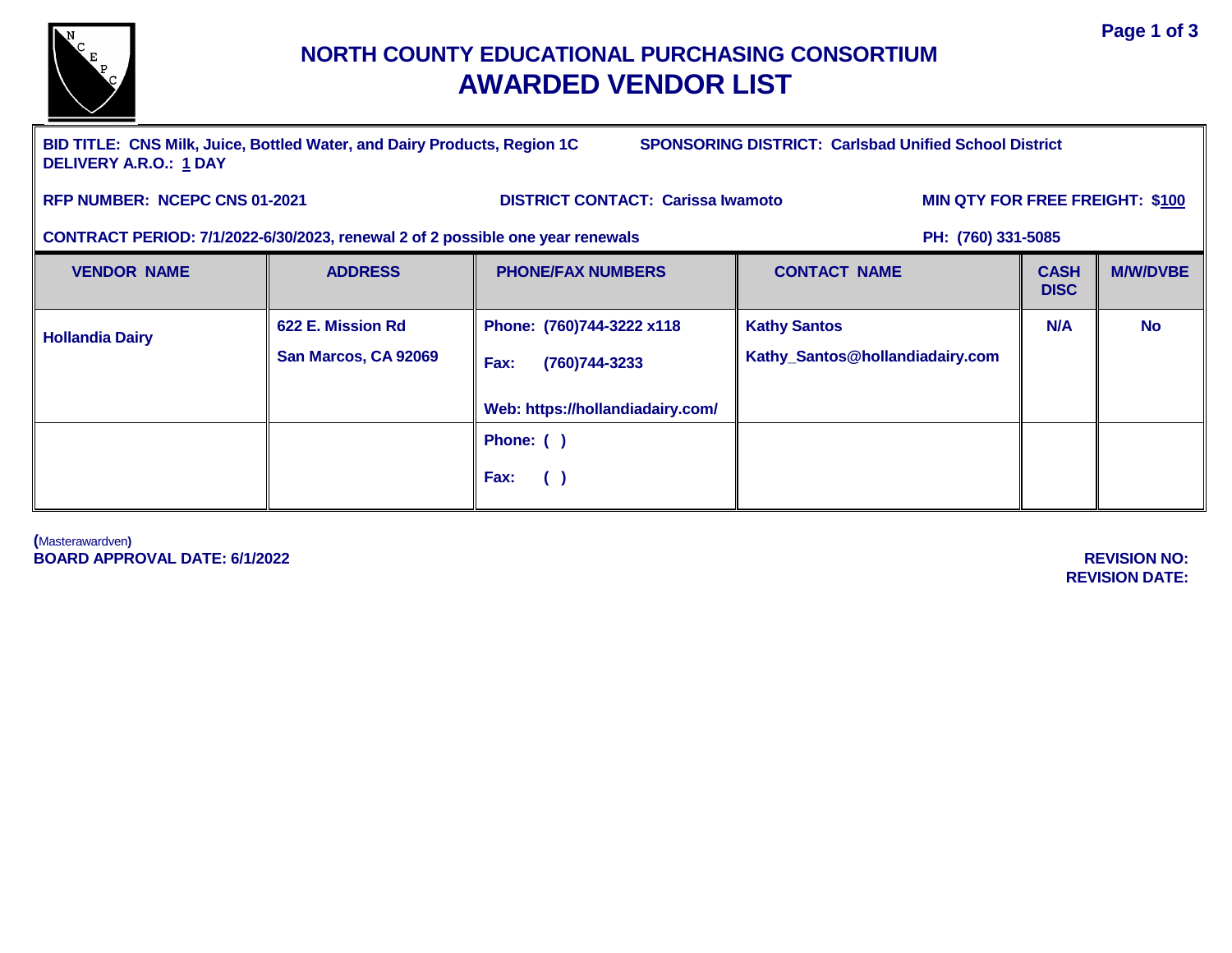| Item#                   | <b>Description</b>                                                           | <b>Unit/Pack</b>    | <b>Brand &amp; Product Size</b>      | <b>Brand &amp;</b><br><b>Product Size if</b><br>other than<br><b>spec</b> |                   | <b>2022-23 Unit Price</b> |
|-------------------------|------------------------------------------------------------------------------|---------------------|--------------------------------------|---------------------------------------------------------------------------|-------------------|---------------------------|
| $\mathbf 1$             | Cheese, Sliced (American, Provolone, Jack,<br><b>Cheddar)</b>                | 5LB                 | <b>Vendor Choice</b>                 |                                                                           | \$                | 17.6880                   |
| $\overline{2}$          | <b>Cheese, Cheddar Shredded</b>                                              | <b>LB</b>           | <b>Vendor Choice</b>                 |                                                                           | \$                | 2.3200                    |
| $\overline{\mathbf{3}}$ | <b>Cheese, Cream Cheese Lite</b>                                             | 1 OZ 100 / CS       | <b>Vendor Choice</b>                 |                                                                           | \$                | 20.1180                   |
| 4                       | <b>Cheese, Cream Cheese Regular</b>                                          | 1 OZ 100 / CS       | <b>Vendor Choice</b>                 |                                                                           | \$                | 20.1180                   |
| 5                       | <b>Cheese, Parmesan Shredded</b>                                             | <b>LB</b>           | <b>Vendor Choice</b>                 |                                                                           | \$                | 3.7500                    |
| 6                       | <b>Cheese, String Part Skim</b>                                              | 96/1 OZ             | <b>Vendor Choice</b>                 |                                                                           | \$                | 22.500                    |
| $\overline{7}$          | <b>Cheese, String Mozz</b>                                                   | 168/1 oz            | <b>Vendor Choice</b>                 |                                                                           | \$                | 44.615                    |
| 8                       | Juice Bar, All Flavors 100%                                                  | <b>48 CT</b>        | <b>Nutri-Freeze or</b><br>equivalent |                                                                           | \$                | 17.000                    |
| $\boldsymbol{9}$        | Ice cream, Smart Snack compliant ice cream<br>sandwich, 3 oz                 | $2$ doz             | <b>Rich's or equivalent</b>          |                                                                           | \$                | 11.2300                   |
| 10                      | Ice cream, Smart Snack compliant ice cream<br>cone novelty, 3 oz             | 2 doz               | <b>Rich's or equivalent</b>          |                                                                           | \$                | 11.2300                   |
| 11                      | Ice cream, Smart Snack compliant strawberry 2 doz<br>shortcake novelty, 3 oz |                     | <b>Rich's or equivalent</b>          |                                                                           | $\boldsymbol{\$}$ | 9.4800                    |
| 12                      | Ice cream, Smart Snack compliant sour fruit<br>bar, 2.5 oz                   | 2 doz               | <b>Rich's or equivalent</b>          |                                                                           | \$                | 9.4800                    |
| 13                      | Ice cream, Smart Snack compliant ice cream<br>bar, 3 oz                      | 2 doz               | <b>Rich's or equivalent</b>          |                                                                           | \$                | 9.4800                    |
| 14                      | Juice, Apple, Appleberry, Wildberry 100%<br><b>Pasteurized</b>               | 4 OZ                | <b>Vendor Choice</b>                 |                                                                           | $\boldsymbol{\$}$ | 0.1592                    |
| 15                      | Juice, Grape 100%                                                            | 4 OZ                | <b>Vendor Choice</b>                 |                                                                           | \$                | 0.180                     |
| 16                      | Juice, Orange 100% Pasteurized                                               | <b>4 OZ</b>         | <b>Vendor Choice</b>                 |                                                                           | \$                | 0.1877                    |
| 17                      | <b>Juice, Wild Cherry</b>                                                    | <b>4 OZ</b>         | <b>Vendor Choice</b>                 |                                                                           | \$                | 0.1689                    |
| 18                      | Juice, Orange 100% Pasteurized                                               | <b>1/2 Gal</b>      | <b>Vendor Choice</b>                 |                                                                           | \$                | 2.6239                    |
| 19                      | <b>Homo Milk, Plastic</b>                                                    | Qt                  | <b>Vendor Choice</b>                 |                                                                           | \$                | 2.0392                    |
| 20                      | Milk, 1% Lowfat, White Grade A, Carton                                       | 8 OZ                | <b>Vendor Choice</b>                 |                                                                           | \$                | 0.3177                    |
| 21                      | Milk, Fat Free, Choc, Grade A, Carton                                        | 8 OZ                | <b>Vendor Choice</b>                 |                                                                           | \$                | 0.3044                    |
| 22                      | Milk, Fat Free, White Grad A Homo Carton                                     | 8 OZ                | <b>Vendor Choice</b>                 |                                                                           | \$                | 0.3512                    |
| 23                      | Milk, Soy, all flavors                                                       | 24/8 OZ             | <b>Vendor Choice</b>                 |                                                                           | \$                | 21.000                    |
| 24                      | <b>Buttermilk</b>                                                            | $1/2$ gal           | <b>Vendor Choice</b>                 |                                                                           | \$                | 2.800                     |
| 25                      | Margarine, soft tub, no trans fat                                            | per<br>manufacturer | <b>Vendor Choice</b>                 |                                                                           | \$                | 1.720                     |
| 26                      | <b>Cottage Cheese</b>                                                        | per<br>manufacturer | <b>Vendor Choice</b>                 | 5 lb tub                                                                  | \$                | 2.020                     |
| 27                      | <b>Yogurt, LF All Flavors</b>                                                | 8 OZ                | <b>Vendor Choice</b>                 |                                                                           | \$                | 0.792                     |